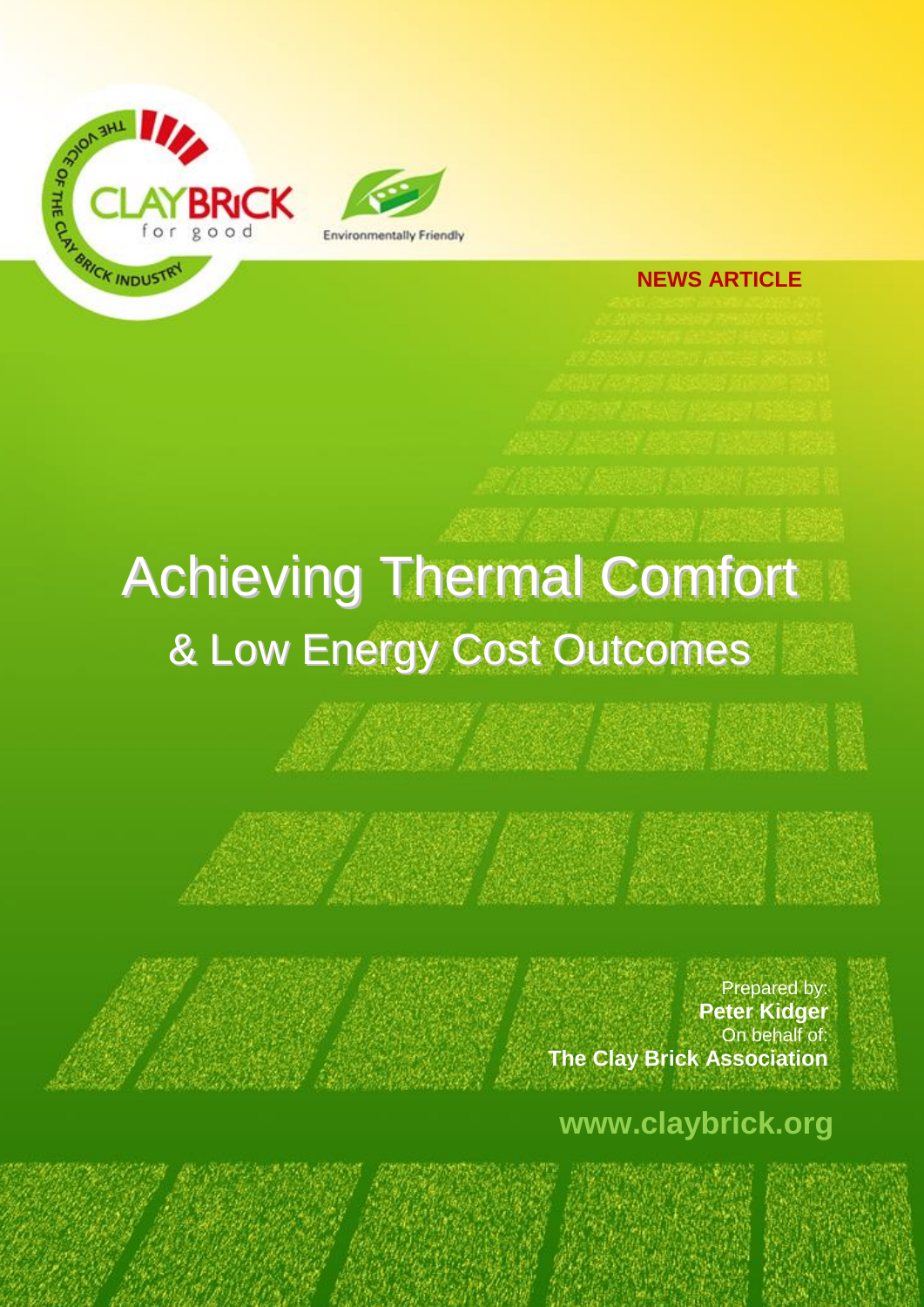



## **NEWS ARTICLE**

## Achieving Thermal Comfort and Low Energy Cost Outcomes

To achieve thermal comfort without mechanical heating and cooling and thus a more energy efficient house in South Africa's different climatic zones begins with understanding the local climate in which the house is to be situated, and the fundamentals in how building materials and combinations of materials perform.

SANS 10400 XA Building Regulations recognizes the general energy efficiency of double-skin brick walls and SANS 204 "Deemed to Satisfy" Energy Efficiency Standards for masonry building provides the combinations of thermal capacity "C" (derived from thermal mass) and thermal resistance "R" for achieving the South Africa's energy efficiency goal.

| <b>Typical CR-Values</b>                     |                                   |  |  |  |  |
|----------------------------------------------|-----------------------------------|--|--|--|--|
| <b>Wall Type</b><br><b>Double-Skin Brick</b> | <b>CR Product</b><br><b>Hours</b> |  |  |  |  |
| $2 \times 106$ mm<br>with no air cavity      | 40                                |  |  |  |  |
| 2 x 106mm<br>with 50mm air cavity            | 60                                |  |  |  |  |
| above with $R=0.5$<br>cavity insulation      | 90                                |  |  |  |  |
| above with $R=1$<br>cavity insulation        | 130                               |  |  |  |  |

Table 4 of SANS 204 & SANS 10400 XA : CR Product Table for Masonry Walls An online CR-value Calculator is available for download at : www.claybrick.org

The combination of thermal mass and thermal resistance is part and parcel of a "rationally designed" building incorporating also the effective application of Passive Solar Design principals relevant to the climate and micro climate of the site. Through that process opportunity is provided for achieving superior thermal comfort outcomes cost effectively, mitigating mechanical heating and cooling and hence the least use of heating and cooling energy.

Achieving this energy efficiency at a low cost begins with the designer having a good understanding of Passive Solar Design principles where building orientation and shading are factored in to take best advantage of the sun's free energy for winter warmth and ventilation to capture prevailing breezes to keep the house cool in summer - is fundamental to an effective solution.

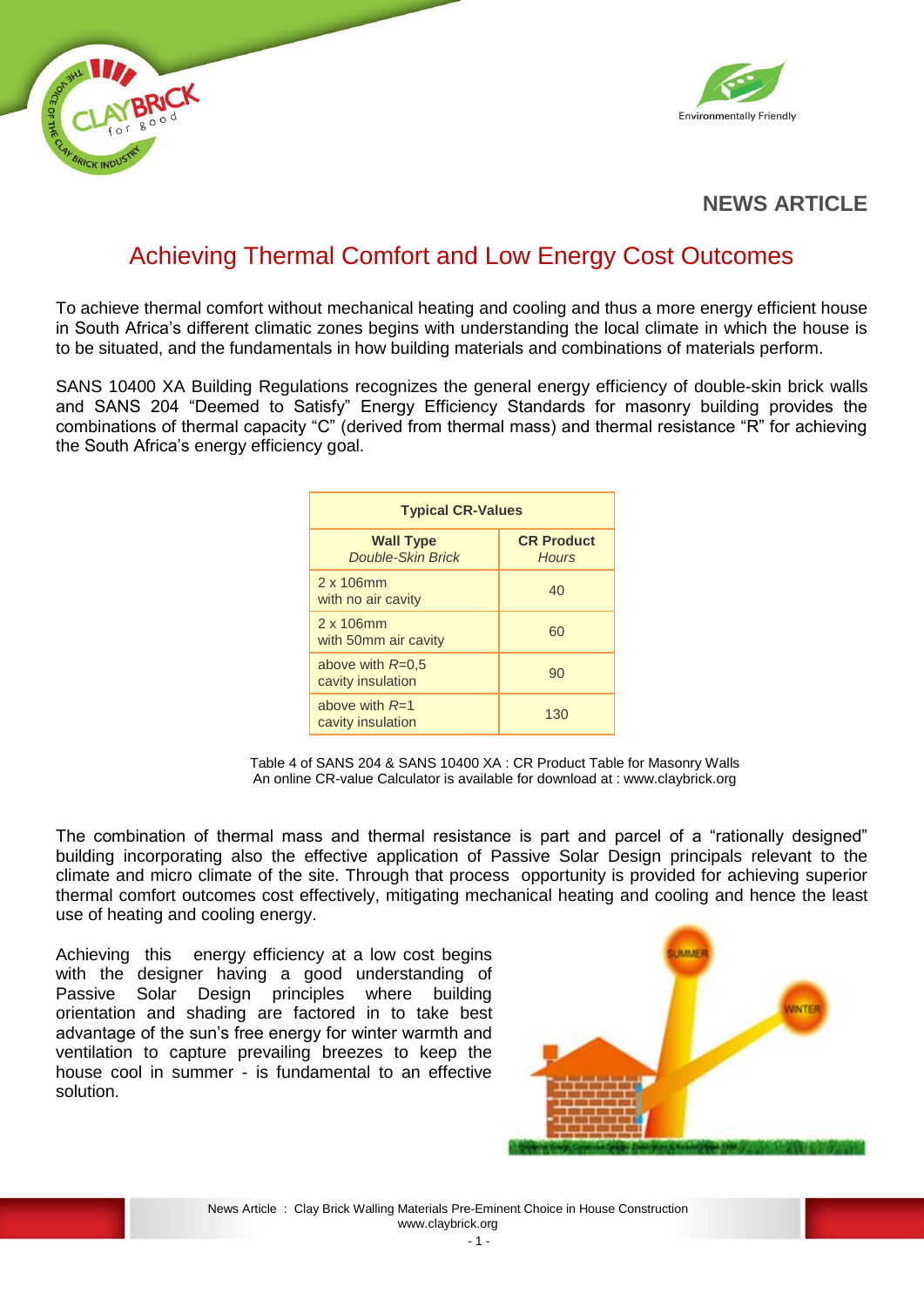



With regard to best building material choices for achieving such energy outcomes, understanding the fundamentals of how building materials perform as part of composite systems is also key. This understanding provides for those different combinations of materials best able to do the job with best payback over the lifecycle.

In the case of walling material combinations appropriate for the job, research provides some important insights. This research dispels the myth that the wall thermal resistance or R-value is the sole determinant of energy efficiency and elevates the value of thermal mass in the building envelope and combinations of thermal mass and resistance for specific climatic zones.

It demonstrates how Alternate Building lightweight walling systems (ABT) that rely mainly or solely on thermal resistance (R-value) for energy efficiency have shortcomings relative to higher mass alternates.



The energy efficiency of high mass walling constructions on the other hand, this a result of the thermal diffusivity of the masonry component (a property which is the combination of the density, specific heat and the thermal conductivity of a material), is found, with the appropriate use of insulation to provide greater comfort alleviating mechanical heating and cooling interventions.

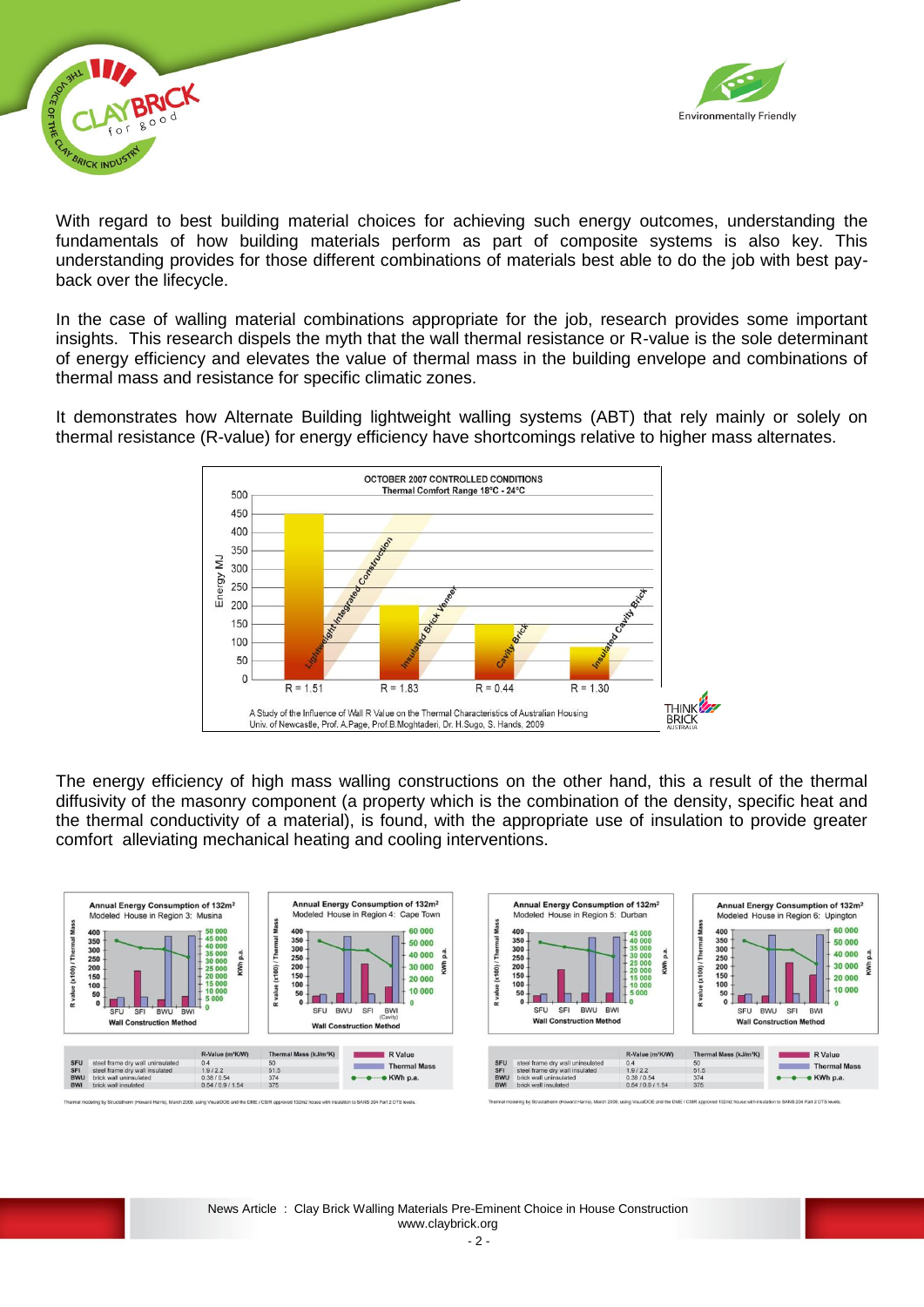



This shows that Clay Brick masonry adds considerably more to thermal efficiency than previously thought. The 8 years of empirical study at the University of Newcastle in Australia into the thermal performance of different wall construction types of Australian houses under "real world" conditions, finding:

- Lightweight building (high thermal resistance, R-value, with no thermal mass in the walls) was the worst performer in all seasons.
- Brick veneer (thermal mass provided by adding one skin of brickwork to the external walls perform better than lightweight).
- Insulated cavity brick performed the best.
- Using Clay Brick for internal partition walls adds further thermal comfort no matter the external wall construction type. In the case of building modules with lightweight external walling, internal brick partition walls enhanced energy efficiency by 20 percent.

(Reference: [www.thinkbrick.com.au](http://www.thinkbrick.com.au/) - Energy Efficiency and the Environment, The case for Clay Brick, Edition 4)

This research adds further credence to Clay Bricks pre-eminent status over lightweight building technologies such as Light Steel Frame Building (LSFB) for energy efficient house construction in South Africa.

Some rule of thumb pointers for achieving superior thermal comfort and lower energy usage through passive design interventions and the use of clay brick include:

 The home should be appropriately insulated for the climate zone. SANS 204 standards provide a route to greater energy efficiency through the application of the CR-value as per Tables 3 (below) and 4 (above).

| <b>Minimum Thermal Capacity &amp; Resistance (CR-Value)</b><br>in Hours, for External Walling |                      |              |           |           |           |           |  |
|-----------------------------------------------------------------------------------------------|----------------------|--------------|-----------|-----------|-----------|-----------|--|
| <b>Occupancy Group</b>                                                                        | <b>Climatic Zone</b> |              |           |           |           |           |  |
|                                                                                               | 1                    | $\mathbf{2}$ | 3         | 4         | 5         | 6         |  |
| Residential E1-3, H1-5                                                                        | 100                  | 80           | 80        | 100       | 60        | 90        |  |
| Office & Institutional A1-4, C1-2, B1-<br>3.G1                                                | 80                   | 80           | 100       | 100       | 80        | 80        |  |
| Retail D1-4, F1-3, J1-3                                                                       | 80                   | 80           | 120       | 80        | 60        | 100       |  |
| Unclassified A5, J4                                                                           | <b>NR</b>            | <b>NR</b>    | <b>NR</b> | <b>NR</b> | <b>NR</b> | <b>NR</b> |  |
| $Note: NR = No\,$ Requirement                                                                 |                      |              |           |           |           |           |  |

Table 3 as per SANS 204

 It is recognised that different levels of insulation are important to the building envelope and that roofs should receive the major portion of this insulation. Greatest energy efficiency is achieved in mild climates if thermal mass is incorporated into the floors and walls to absorb daytime heat, keeping the interior cooler during the hottest part of the day.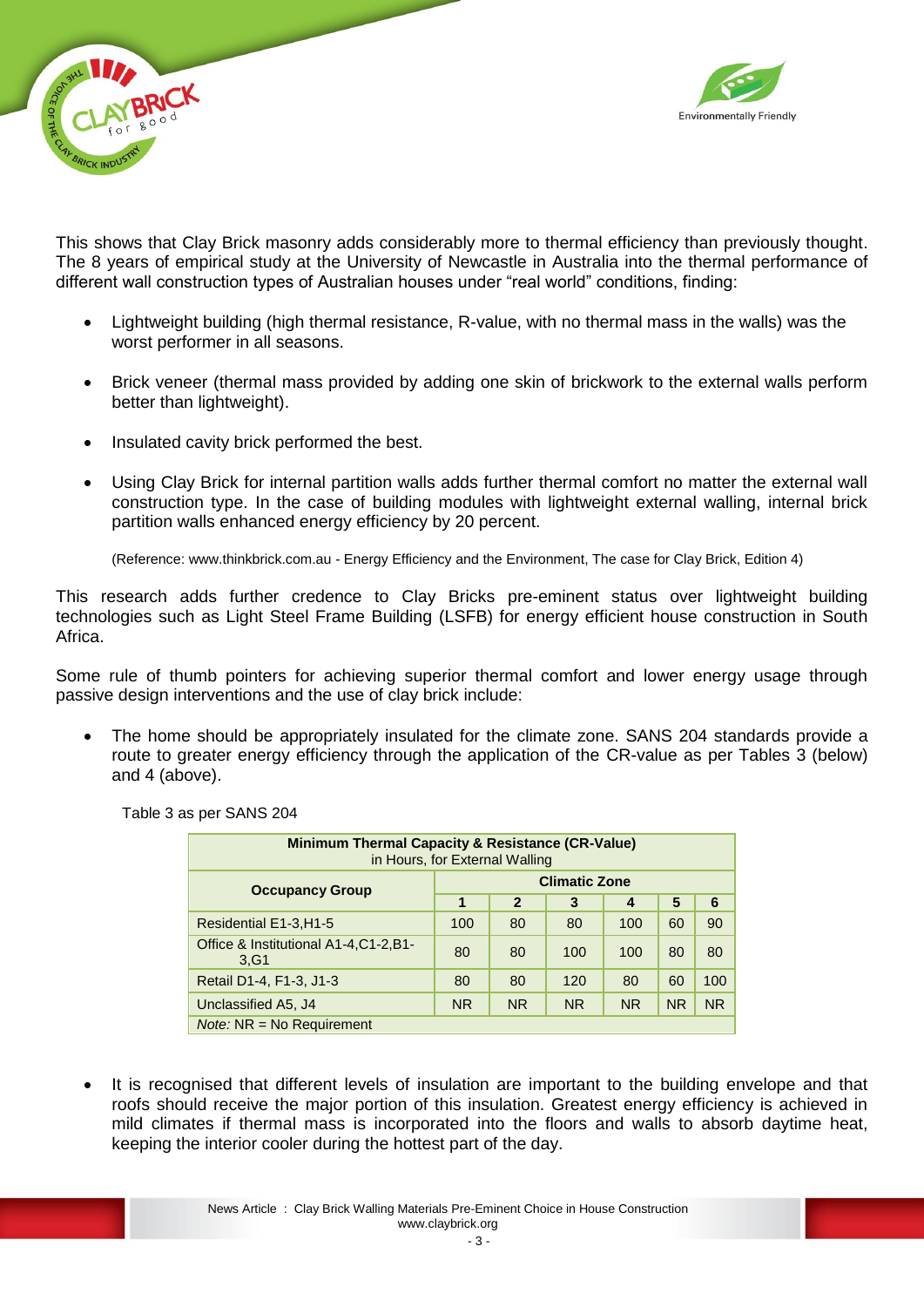

By contrast insulated lightweight walls, as associated with LSFB, have been found through both empirical and modeling research to lack propensity to "self-regulate" in South Africa's hot summer conditions leading to "hot box" conditions. .



Thermal Modeling by Structatherm (Howard Harris), March 2009, using Visual DOE & DME/CSIR approved 132m² house with insulation to SANS 204 Part 2 DTS levels

The above research coupled with modeling undertaken by WSP Green-by-Design, shows that insulated lightweight walls associated with frame building techniques result in "sub-optimal" energy outcomes.

 In the cooler months, good insulation in the roof and, to a lesser extent in the walls, together with thermal mass has been proven to help stabilise house temperatures inside and offset heating required at night time. Insulation in the ceiling is a significant contributor to thermal comfort during winter.